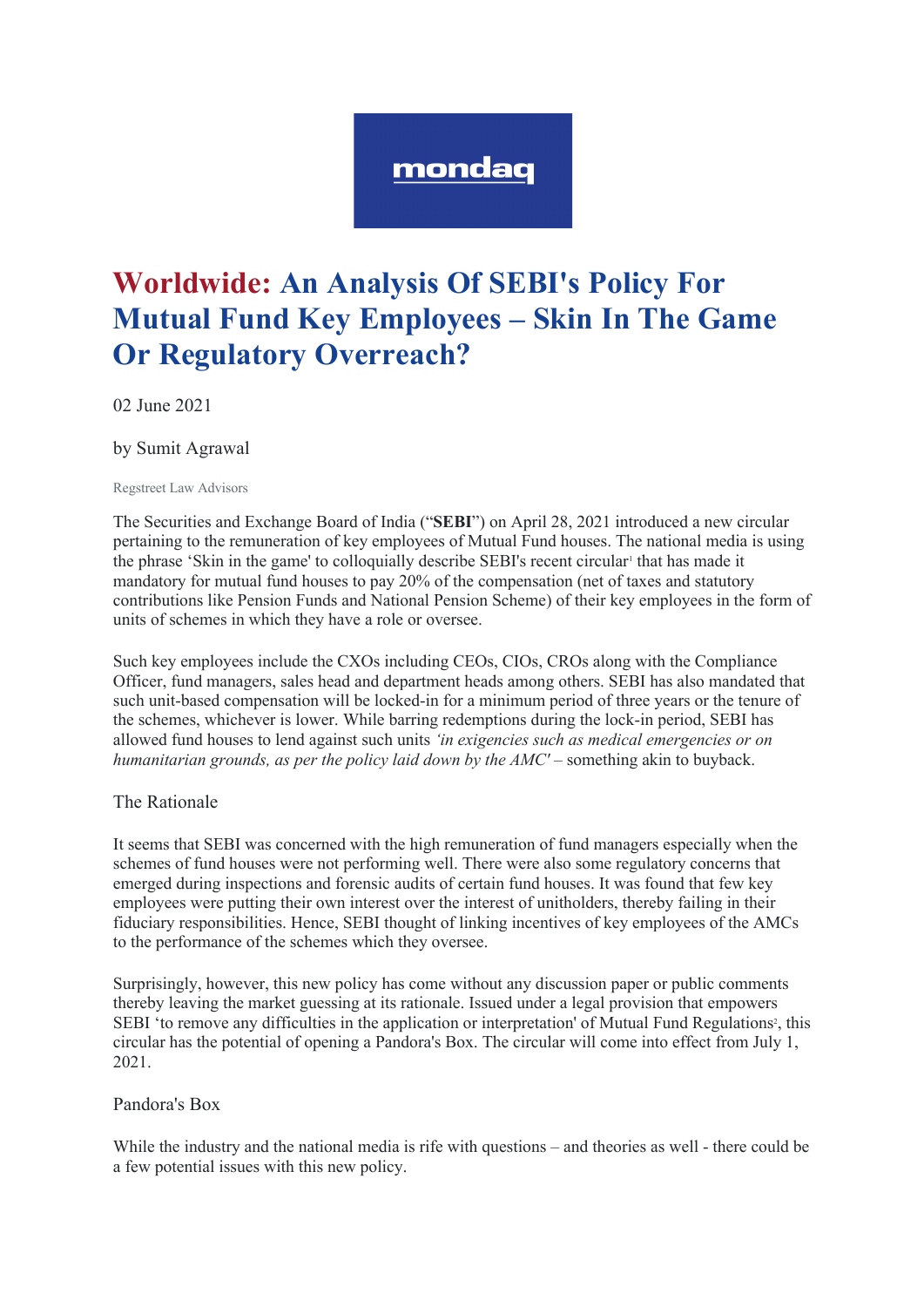Firstly, the wide definition of key employees (covering even the non-senior employees) and the basis for introducing the threshold of 20% compensation and three-years' lock-in without taking into consideration risk-suitability of employees. Secondly, SEBI has extended its jurisdiction into employment and service conditions for personnel of public and private mutual funds. Finally, the unintended encouragement to fraudulent and unfair trade practices by building an inherent conflict of interest situation.

The "minimum" 20% compensation in unit-form could make it challenging for mutual fund houses to retain or attract talent. More importantly, the circular directly contradicts the various judgements of constitutional courts that have held salary to be a right to property and no person shall be deprived of their property unless by the authority of law.3 Courts have also held that employment conditions cannot be changed to the detriment of employees during employment, based on the whims and fancies of any entity, as it is a facet of human right, as well as right to life and right to carry on profession.

During this ongoing pandemic of COVID-19, a previous notification by the Ministry of Home Affairs and the Ministry of Labour and Employment noted that employers of public and private establishments shall make the payment of wages of their employees on date without any deduction<sup>4</sup> and any reduction in wages during the pandemic would be detrimental to the employee.<sup>5</sup> The SEBI Circular is likely to have detrimental effect on the morale of Mutual Fund personnel in these Covid times.

### Global Practices

Interestingly, such policies do not seem to exist in any country globally. Especially in the manner SEBI has sought to achieve. SEBI's circular is clothed in mandatory requirement. Indian courts in many matters have read down a mandatory provision of law as directory and vice-a-versa.

In brief, while the US SEC and ESMA nudges the industry to have policies on fund manager's remuneration it does not make it a mandatory requirement of law. New Zealand and China follow a disclosure practice but does not link remuneration and performance.

#### United States of America

A study6 done in the US in 2019 by the National Bureau of Economic Research found that fund managers became less aggressive when they had their own personal commitments in the fund. The study, however, also argued that while it resulted in better returns, there was lower participation by outside investors. This study analysed the performance and investor characteristics of 720 hedge funds registered with the Securities and Exchange Commission ("**SEC**").

Incidentally, SEC has encouraged performance-linked incentives in its speeches<sup>7</sup> though it has never made it mandatory for any category of fund managers, the way SEBI has done.

On the contrary, a detailed reading of some of the enforcement orders<sup>8</sup> of the SEC would show that the so-called 'skin in the game' approach actually puts the interests of the investors and the fund managers in direct conflict. It further encourages fund managers to violate their fiduciary responsibilities by deliberately distorting the disclosures to avoid disclosing under-performance among other things, including tweaking expenses and related party disclosures.

#### European Union

Although European Securities and Markets Authority ("**ESMA**") has multiple directives and regulations with regard to Undertakings for Collective Investment in Transferable Securities ("**UCITS**") (akin to Mutual Funds in India) and Alternative Investment Funds ("**AIF**") which deal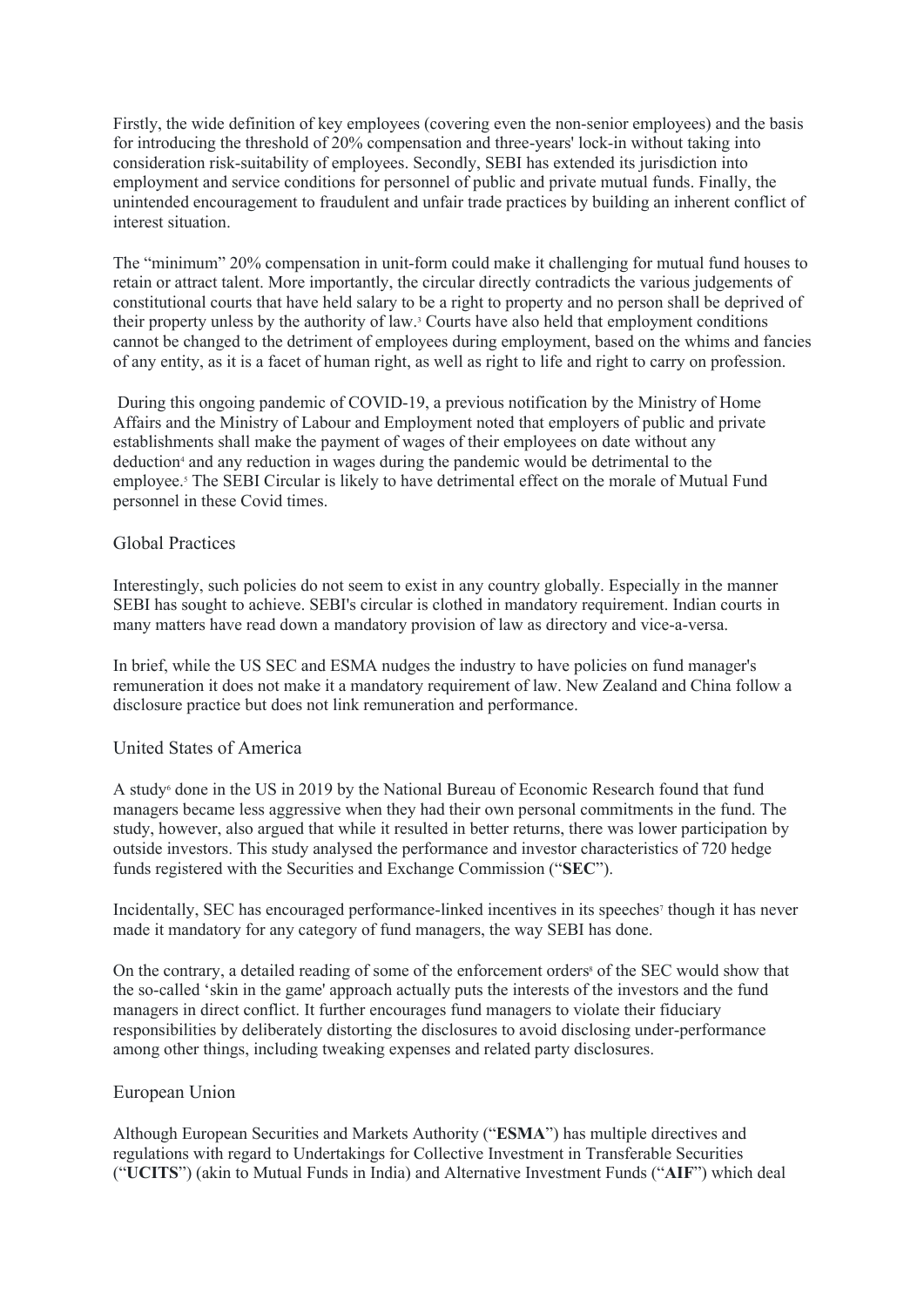with their remuneration policies. For instance the Capital Requirements Directive which set out requirements in relation to the remuneration policies of banks and financial institutions. They state that employees whose activity has a material impact on the institution and where the remuneration policy is performance based (variable income which is in addition to a fixed income) shall have at least 50% of their variable income consist of shares or share linked instruments of the institution.9

Further the Alternative Investment Fund Managers Directive ("**AIFMD**") in relation to the remuneration policies of AIFs<sup>10</sup>, firstly defines the 'Identified Staff' to which the policies would apply to include '*senior management, risk takers…and employees whose professional activities would have a material impact on the risk profile of the AIF*'. Additionally the guidelines distinguish remuneration between fixed and variable and note that fixed remuneration '*should be sufficiently high*' since the variable remuneration can go down to zero in case of negative performance. The AIFMD also recommend that at least 50% of the variable remuneration of the identified staff should consist of 'units or shares of the AIF'.

In the context of AIFMD, a KPMG report<sup>11</sup> (sanctioned by the European Commission) which surveyed 478 entities including AIFs, Investors, regulatory bodies, asset managers etc in 15 European Union member states concluded that 62% (excluding those who had no opinion) of those surveyed expressed concern regarding the remuneration policies, agreeing that a strict implementation of the remuneration requirements led to a competitive disadvantage for EU firms. However the report also concluded that even though there was an increase in the fixed remuneration and a decrease in the variable remuneration there was no evidence to indicate that the remuneration rules have led to a reduction in excessive risk taking by key personnel.

Finally, the Markets in Financial Instruments Directive ("**MIFID**") guidelines on remuneration<sup>12</sup> which is applicable to '*credit institutions*... UCITS management companies and *external AIF Managers (AIFMs) when they are providing the investment services of individual portfolio management*' including persons who have a material impact on services provided and '*whose remuneration may create inappropriate incentives to act against the best interests of their clients'.* Further the guidelines state that a higher variable (performance based) remuneration can put the relevant persons focus on short term gains rather than the clients best interests.

New Zealand – Disclosure Practices

The Financial Markets Authority which is the capital markets regulator for New Zealand has under the Financial Markets Conduct Regulations, 201413 ("**FMC Regulations**") specified the kinds of disclosures a fund manager must make in the funds Product Disclosure Statement and in the ongoing quarterly fund update in respect of their fees. The Regulations state that a fund must disclose the fund managers basic fee (which is a subset of the fund's total management and administration charges) which is payable by investors in respect of the management services provided for the fund. Further the fund must also disclose any performance-based fees which are charged by the manager based on the performance of the fund including the performance based fee charged from a related underlying fund.

# China – Disclosure Practices

The Asset Management Association of China ("**AMAC**") with regard to annual information disclosure by Private Investment Funds asked private funds to disclose 'regular management fees and performance-based compensation obtained by the fund managers, including basis for provision, way of provision and payment mode.'

Aligning the Interest or Building Conflict of Interest?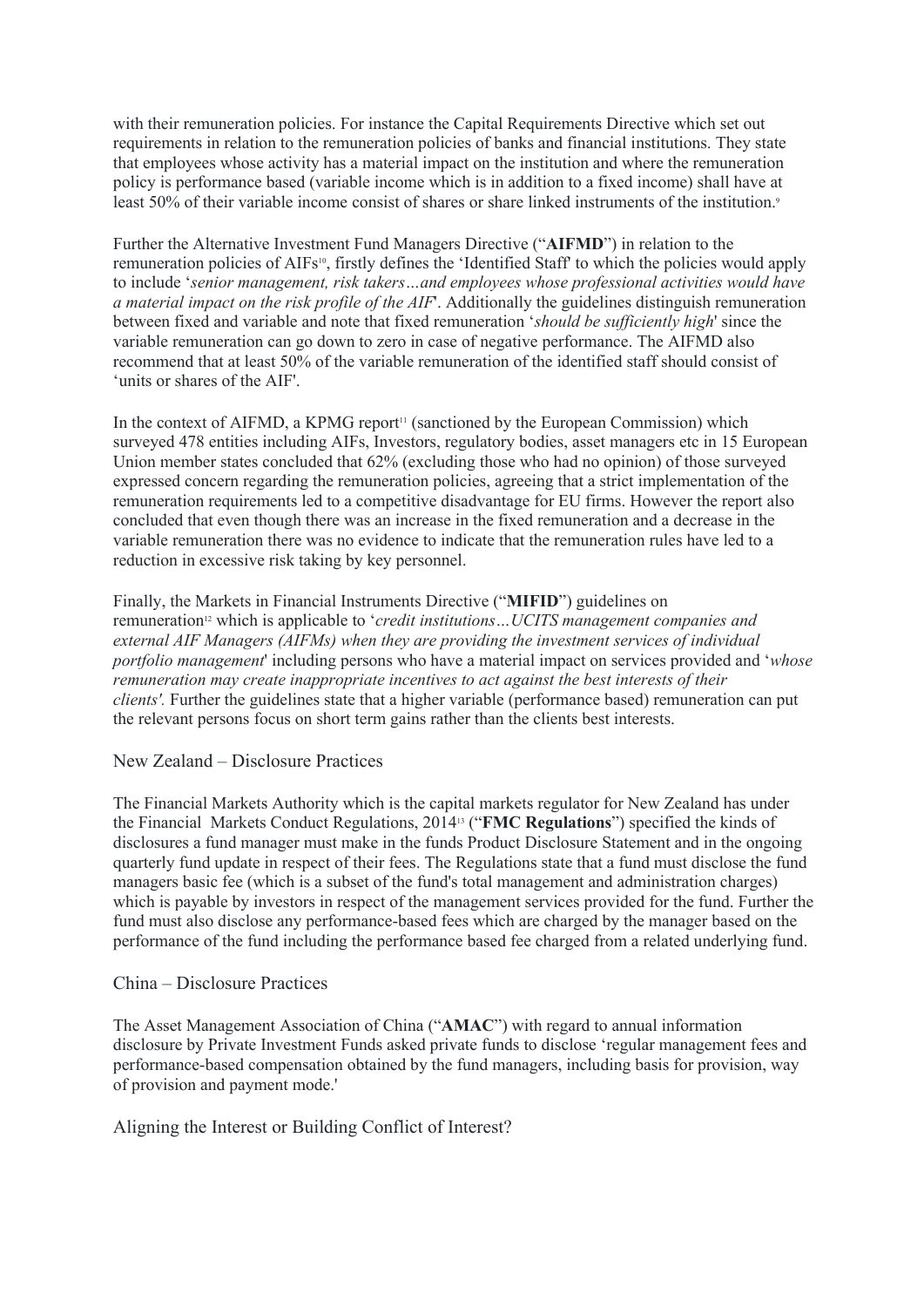SEBI wants to align the interest of key employees of AMCs with the unitholders of MF schemes. It is based on the assumption that key employees would share the risk and reward with the unitholders and hence be more cautious. It is akin to thinking that a chauffeur will not be reckless and put passengers' lives on the line because he shares the same risk. This is theoretical.

SEBI's recently introduced Code of Conduct for Fund Managers and Dealers mandate them to act fairly, professionally, independently and at arm's length basis.<sup>14</sup> The recent circular conflicts with this Code as well. SEBI's latest diktat has made the medicine causing the pain. Doctors, lawyers and other professionals are required by law to act on the best-effort basis. By law, they are required to not have their 'skin in the game' or 'personally engage' to avoid conflict of interest.

The latest move has made many wonder if such a policy would be extended to fund managers of AIFs or Portfolio Managers (having a sponsor lock-in similar to a MF) or the key employees of Merchant Bankers (who are not underwriters) that sell public issues. One could argue that the 'skin in the game' logic could lead to better IPOs in the market!

Also, in-built in this policy is an incorrect signal – for the investors - that the fund manager or the fund house has invested its own money and so the fund will operate better. It is not necessary that the correlation between ownership and risk reduction would apply in a situation where professional judgement is required.

SEBI has not made available any empirical study, which leads to the belief that perhaps such a study is yet to be conducted.

#### The Way Ahead

SEBI has been bringing new policies for regulating the Mutual Fund industry on a regular basis. Whether it was about the colour codes of schemes, the risk-o-meter<sup>15</sup> or even introducing Code of Conduct for Fund Managers and Dealers, SEBI has been quite active in this segment. However, the frequency of new circulars, clarifications and amendments to SEBI Regulations would show that the industry has always been struggling with compliance of these sweeping strokes of law that change the way the business has to be done. While it is likely that SEBI may review this circular based on industry feedback, maybe it is time, Government of India – and its regulatory arm, SEBI in particular – could mull over some long-term vision or strategy in terms of regulating the MF industry. It would undoubtedly be better than the current approach of plugging one hole at a time that emerges after every episode that questions the role of the fund manager or the fund house.

Government of India recently notified new SEBI Annual Report Rules16 directing SEBI to provide progress or impact assessment of the new regulations/rules introduced in the previous year. It will be interesting to see if this circular would be explained therein - technically it is neither regulations nor rules.

Legally, the Mutual Fund industry has the option to request SEBI to reconsider the circular or challenge it in the High Courts. It could even request the Ministry of Finance to intervene, but it is an open secret that a regulated entity is always weighing the cost of a miffed regulator against the cost of compliance!

Respectfully, 'skin in the game' should not mean that a capital market regulator decides the manner in which key employees of fund houses should get their compensation. A better approach could be setting deterrents in the form of exemplary punishments to thick skinned fund houses and their key officials but sadly, the statistics are abysmal.

#### Footnotes